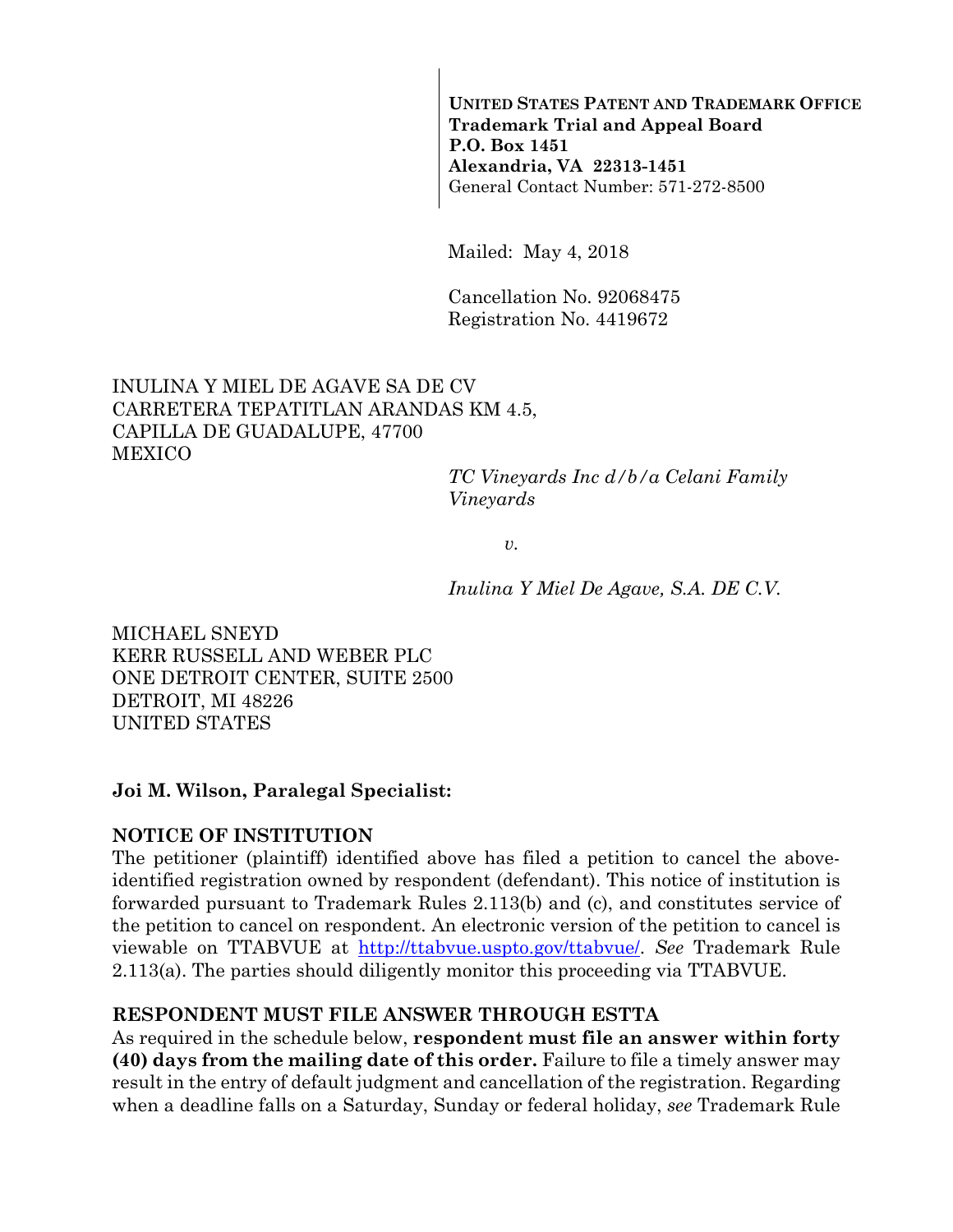2.196. Respondent must file the answer through ESTTA - Electronic System for Trademark Trials and Appeals, unless ESTTA is unavailable due to technical problems or extraordinary circumstances are present. An answer filed on paper under these limited circumstances must be accompanied by a Petition to the Director (and the required fee under Trademark Rule 2.6). *See* Trademark Rule 2.114(b)(1). In substance, respondent's answer must comply with Fed. R. Civ. P. 8(b); it must admit or deny the allegations in the petition to cancel, and may include available defenses and counterclaims. Regarding the form and content of an answer, *see* Trademark Rule 2.114(b)(2) and TBMP § 311.

### **DUTY TO MAINTAIN ACCURATE CORRESPONDENCE INFORMATION**

Throughout this proceeding, the parties, and their attorneys or representatives, must notify the Board of any correction or update of physical address and email address, and should use the ESTTA change of address form. *See* Trademark Rule 2.18(b); TBMP § 117.

### **SERVICE OF ANSWER AND OF ALL SUBMISSIONS**

The service of the answer, of all other submissions in this proceeding, and of all matters that are required to be served but not required to be filed in the proceeding record, **must** be by **email** unless the parties stipulate otherwise. Trademark Rule 2.119(b). In the absence of a stipulation, service may be by other means **only** under the **limited** circumstances and in a manner specified in Trademark Rule 2.119(b). Regarding the signing and service of all submissions, *see* TBMP §§ 113-113.04.

The answer, and all other submissions, **must** include proof of service. As noted in TBMP § 113.03, proof of service may be in the following certificate of service form:

*I hereby certify that a true and complete copy of the foregoing (insert title of submission) has been served on (insert name of opposing counsel or party) by forwarding said copy on (insert date of mailing), via email (or insert other appropriate method of delivery) to: (set out name, and address or email address of opposing counsel or party).* 

| Signature_ |  |  |
|------------|--|--|
| Date       |  |  |

### **SUBMIT ALL FILINGS ONLINE VIA ESTTA**

Submissions **must** be filed via ESTTA, the Board's online filing system, unless ESTTA is unavailable due to technical problems or extraordinary circumstances are present. Trademark Rule 2.126(a). Submissions may be filed in paper form **only** under the **limited** circumstances specified in Trademark Rule 2.126(b), with a required written explanation. ESTTA is accessible at the Board's web page: http://estta.uspto.gov/. The page has instructions and tips. ESTTA offers various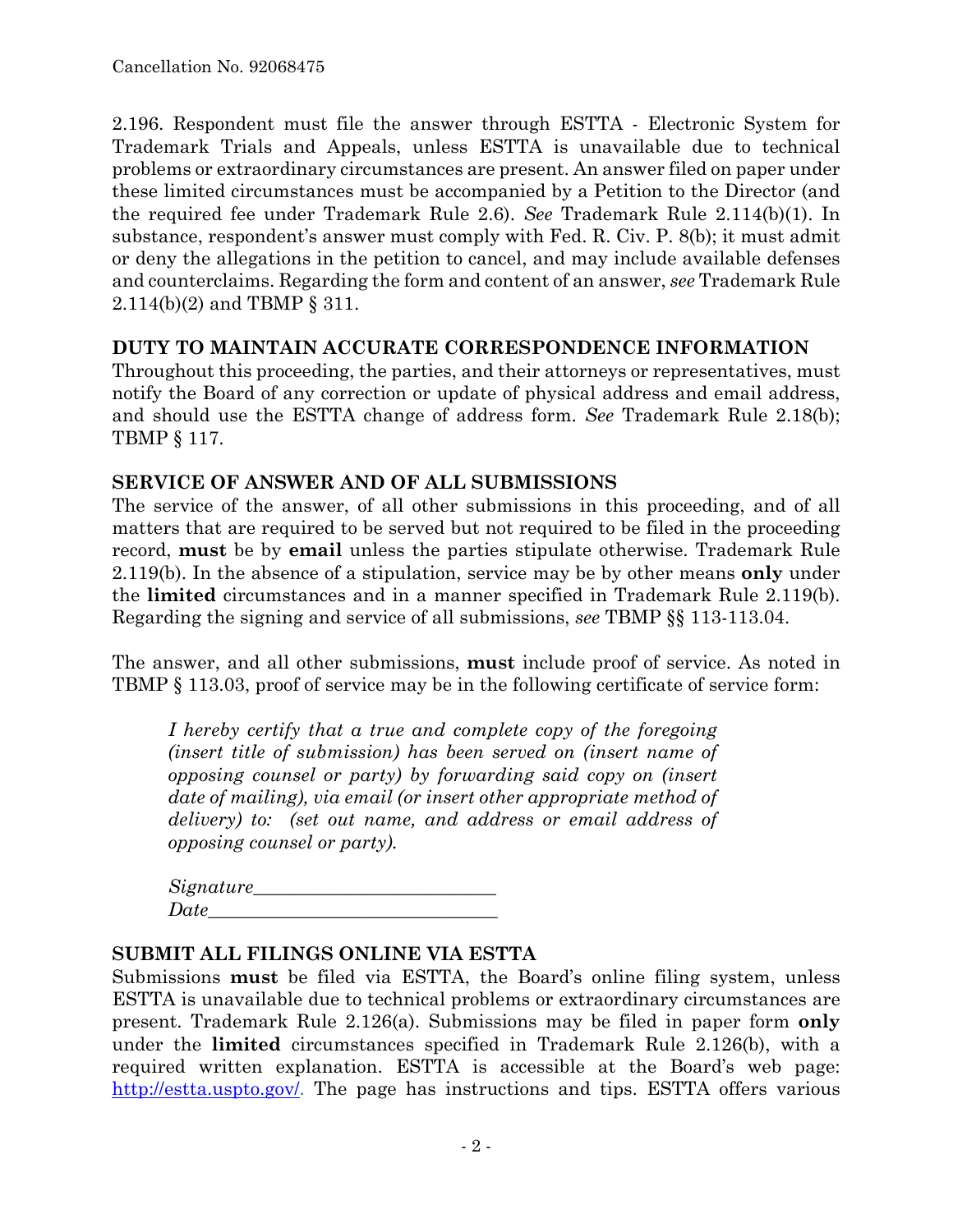forms, some of which may require attachments and/or a fee. For technical questions, a party may call 571-272-8500 (Mon. - Fri. 8:30 - 5:00 ET) or email ESTTA@uspto.gov. This proceeding involves several deadlines, and due to potential technical issues, parties should not wait until the deadline to submit filings. The Board may **decline to consider** an untimely submission. Moreover, Trademark Rule 2.126 sets forth the required form and format for all submissions (*e.g.*, page limitations), and the Board may **decline to consider** any submission that does not comply with this rule, including, but not limited to motions, briefs, exhibits, and deposition transcripts.

## **CONFERENCE, DISCOVERY, DISCLOSURE AND TRIAL SCHEDULE**

| Time to Answer                              | 6/13/2018  |
|---------------------------------------------|------------|
| Deadline for Discovery Conference           | 7/13/2018  |
| Discovery Opens                             | 7/13/2018  |
| Initial Disclosures Due                     | 8/12/2018  |
| Expert Disclosures Due                      | 12/10/2018 |
| Discovery Closes                            | 1/9/2019   |
| <b>Plaintiff's Pretrial Disclosures Due</b> | 2/23/2019  |
| Plaintiff's 30-day Trial Period Ends        | 4/9/2019   |
| Defendant's Pretrial Disclosures Due        | 4/24/2019  |
| Defendant's 30-day Trial Period Ends        | 6/8/2019   |
| Plaintiff's Rebuttal Disclosures Due        | 6/23/2019  |
| Plaintiff's 15-day Rebuttal Period Ends     | 7/23/2019  |
| Plaintiff's Opening Brief Due               | 9/21/2019  |
| Defendant's Brief Due                       | 10/21/2019 |
| Plaintiff's Reply Brief Due                 | 11/5/2019  |
| Request for Oral Hearing (optional) Due     | 11/15/2019 |
|                                             |            |

## **PARTIES ARE REQUIRED TO HOLD DISCOVERY CONFERENCE**

The parties are required to schedule and hold a discovery conference by the deadline in the schedule in this order, or as reset by the Board. In the conference, the parties are required to discuss, at a minimum, 1) the nature and basis of their claims and defenses, 2) the possibility of promptly settling, or at least narrowing the scope of claims or defenses, and 3) arrangements for disclosures, discovery, preserving discoverable information and introduction of evidence at trial. For guidance, *see* Fed. R. Civ. P. 26(f), Trademark Rule 2.120(a)(2)(i) and TBMP §§ 401.01 and 408.01(a).

The parties must hold the conference in person, by telephone or by a means on which they agree. A Board interlocutory attorney or administrative trademark judge will participate in the conference either upon request of any party made no later than ten (10) days prior to the conference deadline, or when the Board deems it useful to have Board involvement. *See* Trademark Rule 2.120(a)(2)(i). A request for Board participation must be made either through ESTTA, or by telephone call to the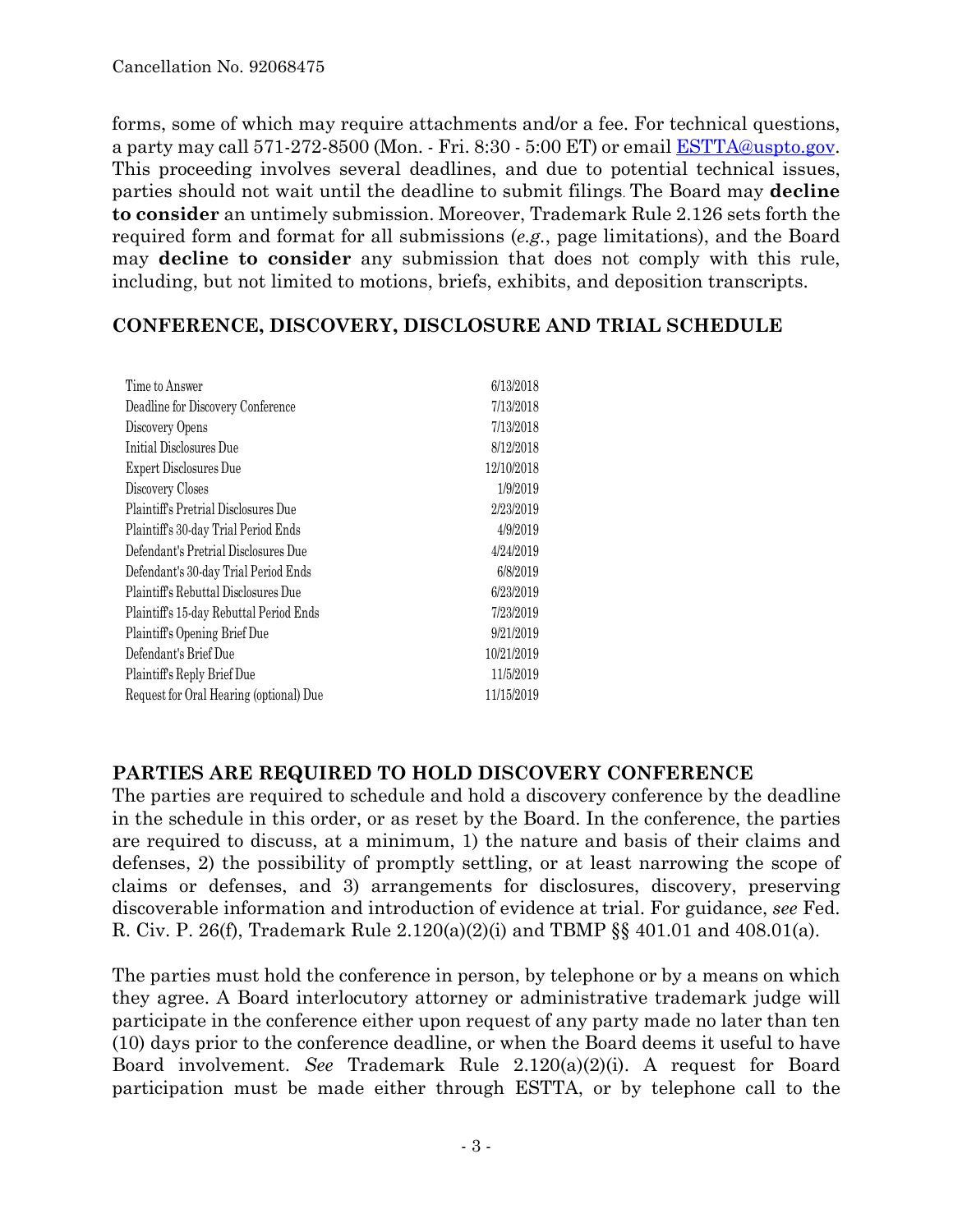assigned interlocutory attorney named on the TTABVUE record for this proceeding. A party requesting Board participation should first determine possible dates and times when all parties are available. A conference with a Board attorney's participation will be by telephone in accordance with the Board's instructions.

For efficiency, the parties may stipulate to various procedural and substantive disclosure, discovery and trial matters (*e.g*., modification of deadlines and obligations) upon written stipulation and approval by the Board. Trademark Rule  $2.120(a)(2)(iv)$ provides a non-exhaustive list of matters to which parties may stipulate. The best practice is to reduce all stipulations to writing. If email service is not practical, such as for voluminous document production in discovery, the parties should discuss in the conference how production will be made. The parties, and their attorneys or representatives, have **a duty to cooperate** in the discovery process. TBMP § 408.01.

## **PROTECTIVE ORDER FOR CONFIDENTIAL INFORMATION**

The Board's Standard Protective Order is automatically imposed in all *inter partes* proceedings, and is available at: https://www.uspto.gov/trademarks-applicationprocess/appealing-trademark-decisions/standard-documents-and-guidelines-0.

During their conference, the parties should discuss whether they will use an alternative or modified protective order, subject to approval by the Board. *See* Trademark Rule 2.116(g) and TBMP § 412. The standard order does not automatically protect confidential information; its provisions for designating confidential information must be utilized as needed by the parties. Trademark Rule 2.126(c) sets forth the procedure for filing confidential submissions.

# **ACCELERATED CASE RESOLUTION (ACR)**

During their conference, the parties are to discuss whether they wish to seek mediation or arbitration, and whether they can stipulate to the Board's Accelerated Case Resolution (ACR) process for a more efficient and cost-effective means of obtaining the Board's determination of the proceeding. For details, and examples of ACR proceedings, *see* TBMP § 528, and the Board's webpage: http://www.uspto.gov/trademarks-application-process/trademark-trial-and-appealboard-ttab.

# **INITIAL DISCLOSURES AND DISCOVERY**

Regarding the deadline for and contents of initial disclosures, *see* Trademark Rules  $2.120(a)(1)$  and  $(2)(i)$ , and TBMP § 401.02. Regarding deadlines for serving and responding to discovery, *see* Trademark Rule 2.120(a)(3) and TBMP § 403.03. Certain provisions of Fed. R. Civ. P. 26 are applicable in modified form. Note that written discovery (interrogatories, requests for production, requests for admission) must be served **early** enough so that responses will be due **no later than** the close of discovery. Regarding the scope and limits of discovery, *see* TBMP 414; discoverable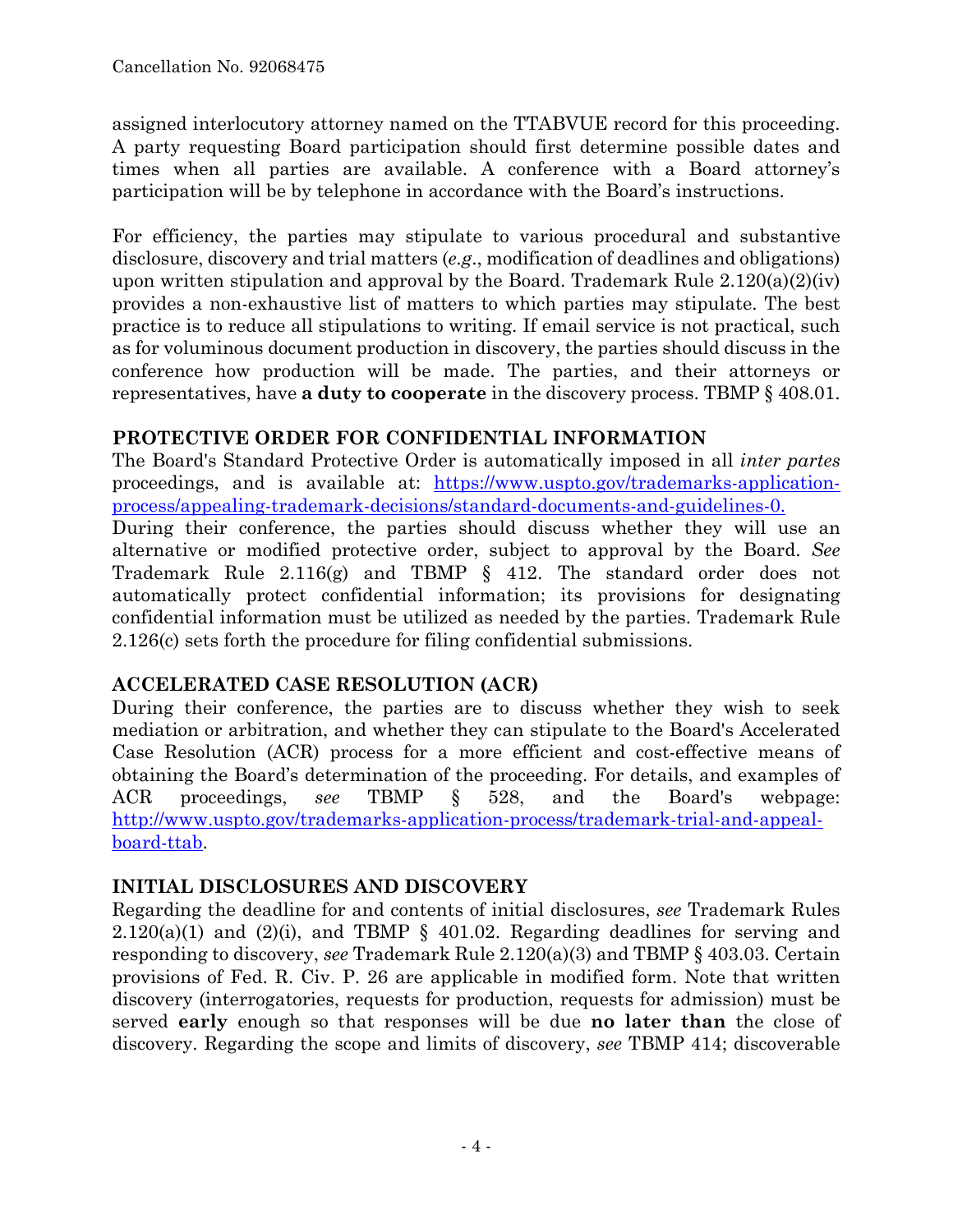items may include documents, tangible things, and electronically stored information (ESI).

# **MOTIONS**

Certain provisions of Fed. R. Civ. P. 11 apply to all submissions in Board proceedings. *See* TBMP § 527.02. Regarding available motions, *see* TBMP Chapter 500. Regarding applicable deadlines to respond to motions, depending on the motion filed, *see* Trademark Rules 2.127(a) and (e)(1). When a party timely files a potentially dispositive motion the proceeding is suspended with respect to all matters not germane to the motion. *See* Trademark Rule 2.127(d). In addressing motions or other filings, if it appears to the Board that a telephone conference would be beneficial, or upon request of one or both parties, the Board may schedule a conference. *See* Trademark Rule  $2.120(j)(1)$  and TBMP § 502.06(a).

# **PRETRIAL DISCLOSURES, TRIAL AND BRIEFING**

Regarding the procedures and deadlines for pretrial disclosures and trial, and specifically the noticing, taking, serving and submitting of evidence and testimony, *see* Trademark Rules 2.120(k), 2.121, 2.122, 2.123 and 2.125, as well as TBMP Chapter 700. The parties should review these authorities. For example: witness testimony may be submitted in the form of affidavit or declaration subject to the right to oral cross examination; transcripts of testimony depositions, with exhibits, must be served on each adverse party within thirty (30) days after completion of taking the testimony; certified transcripts and exhibits must be filed, with notice of such filing served on each adverse party; and all notices of reliance must be submitted during the submitting party's assigned testimony period and must indicate generally the relevance the evidence and associate it with one or more issues.

Main briefs shall be filed in accordance with Trademark Rules 2.128(a) and (b). An oral hearing is not required, but will be scheduled upon separate notice timely filed pursuant to Trademark Rule 2.129(a). Regarding briefs and oral hearings, *see* TBMP §§ 801-802.

# **LEGAL RESOURCES AVAILABLE AT WEB PAGE**

For a general description of Board proceedings, *see* TBMP §102.03. Proceedings are governed by the Trademark Rules of Practice in Parts 2 and 7 of Title 37 of the Code of Federal Regulations. These rules, the Manual of Procedure (TBMP), information on Accelerated Case Resolution (ACR) and Alternative Dispute Resolution (ADR), and many Frequently Asked Questions, are available on the Board's web page, at: http://www.uspto.gov/trademarks-application-process/trademark-trial-and-appealboard-ttab. The parties should check the web page for important changes, announcements, etc., many of which apply to proceedings already in progress.